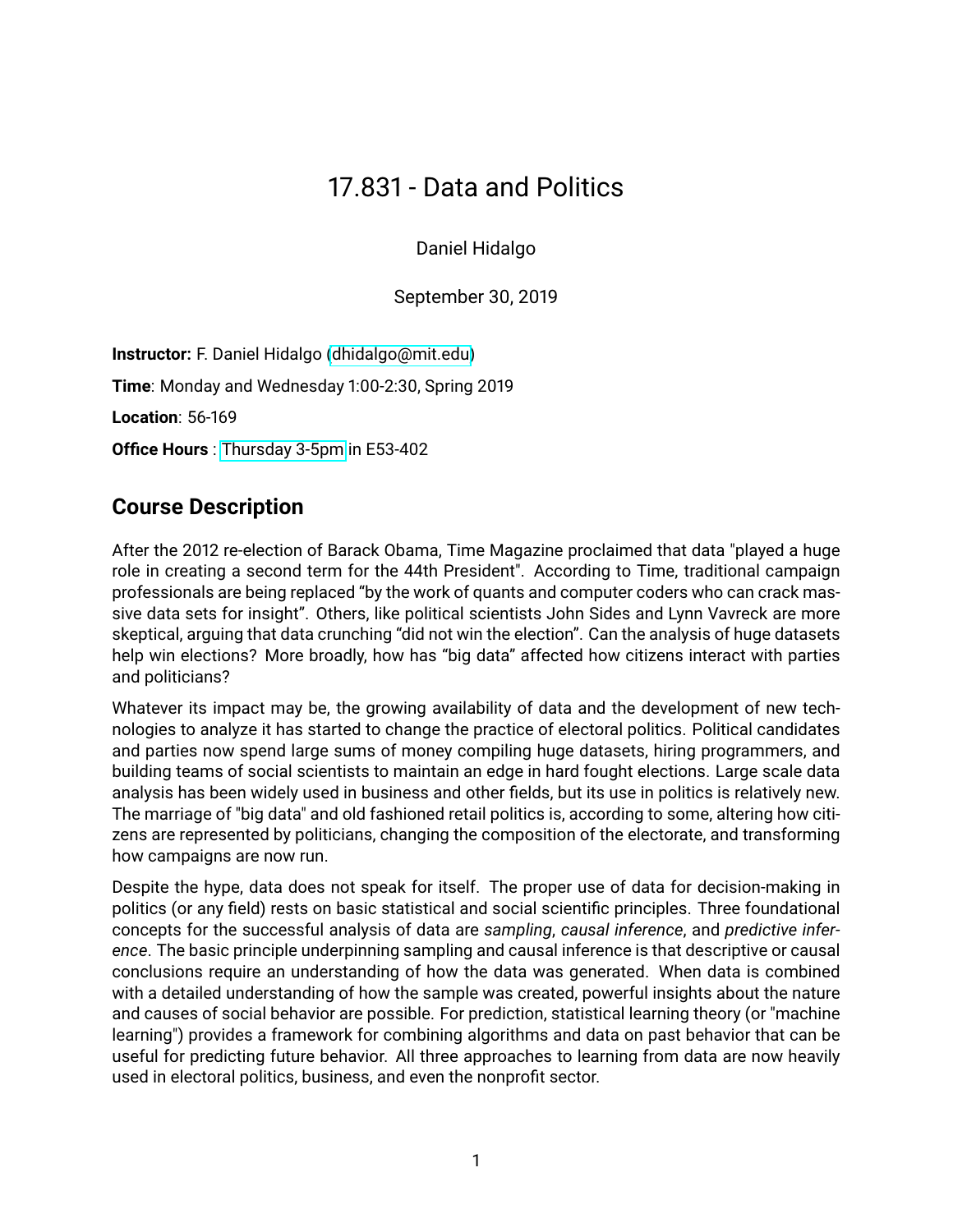In this course, students will both learn how statistics are changing elections and how to use statistics to analyze political data. While the substantive focus will be on elections, the principles and methods learned in this course have broad applicability to the decision-making in a broad variety of fields. The course will be roughly divided into 4 sections organized around a different methodological topic, with an application to an electoral phenomenon. For each section, students will work with the professor on analyzing a unique dataset related to electoral politics. The first section will focus on data description and dimension reduction. The second section will involve the analysis of survey data on electoral behavior. The third section will use statistical models to predict electoral behavior using large datasets. The fourth section will focus on the design and implementation of original experiments in order to study political attitudes and behaviors.

## **Course Objectives**

By the end of this course, students will be able to:

- Describe why and how the use of data and statistical methods is influencing decision-making in elections.
- Understand the basic principles of social science statistics.
- Analyze data using modern statistical computing tools, in particular, the statistical programming language R.
- Complete original projects that will involve collection, analysis, and interpretation of data used in campaigns today.

## **Books and Computation**

## **Books**

The book you are required to purchase are:

• Nolan McCarty (June 4, 2019). *Polarization: What Everyone Needs to Know*. Oxford University Press. 276 pp.

Books that you *may* purchase, but are also freely available online are:

- Hadley Wickham and Garrett Grolemund (Jan. 10, 2017). *R for Data Science: Import, Tidy, Transform, Visualize, and Model Data*. 1 edition. Sebastopol, CA: O'Reilly Media. 522 pp.
- Gareth James et al. (Sept. 1, 2017). *An Introduction to Statistical Learning: With Applications in R*. 1st ed. 2013, Corr. 7th printing 2017 edition. New York: Springer. 426 pp.

## **Computation**

The assignments in this course will require the use of R, a programming language and software environment for statistical computing that is heavily used in statistics and related fields.

- R is free and can be downloaded and installed from [CRAN,](https://cran.rstudio.com/) the Comprehensive R Archive Network.
- As an interface to R, I strongly recommend that you use [RStudio,](https://www.rstudio.com/products/rstudio/#Desktop) a powerful integrated development environment (IDE) for R.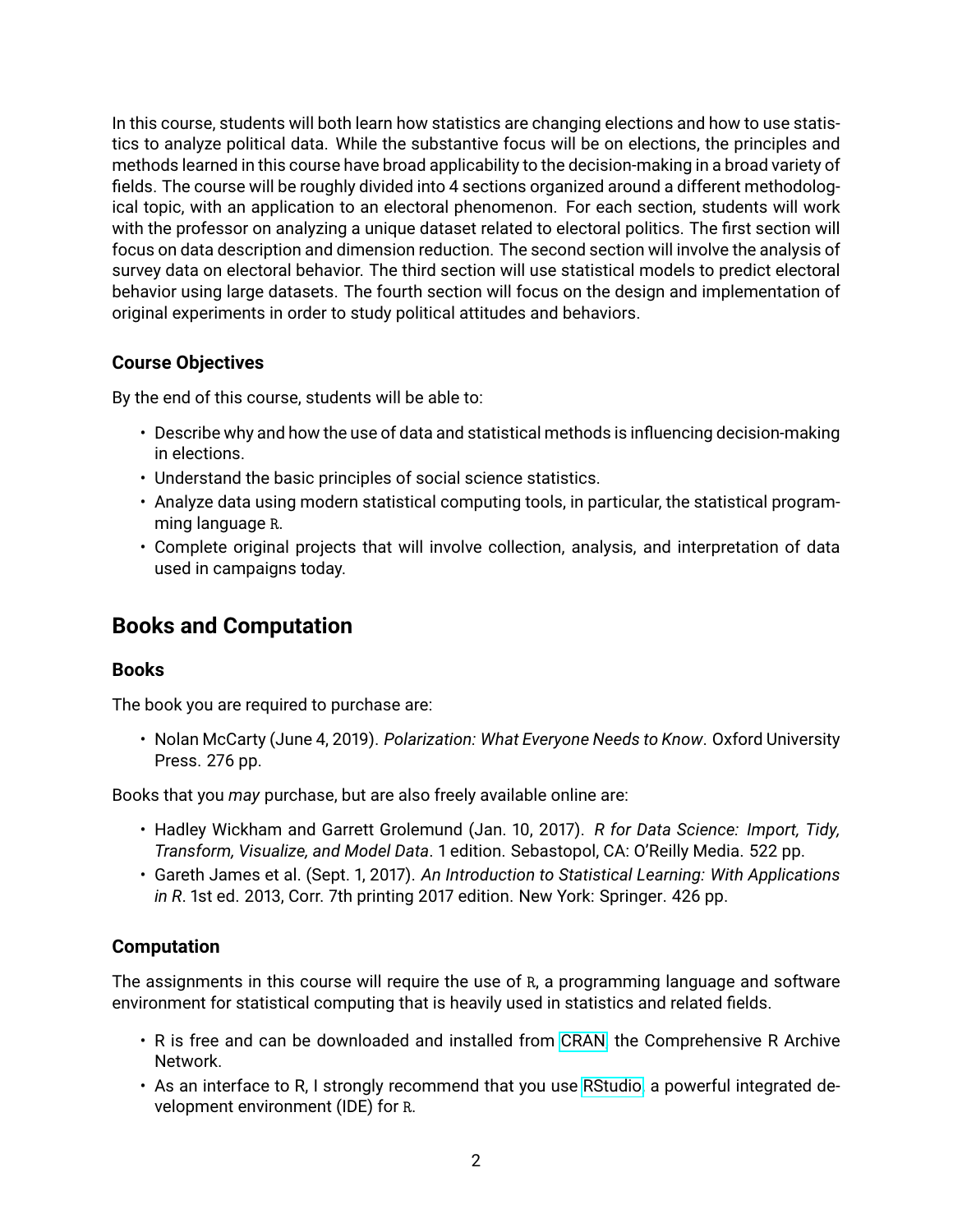R is free, but sometimes configuration and installation can be non-trivial. Particularly at the beginning of the course, you may want to use the free [RStudio Cloud](https://rstudio.cloud/) service, which allows you to run RStudio and R in your browser. RStudio Cloud can be slow with larger datasets, however, so eventually you will want to install R and RStudio on your own laptop.

Please bring your laptops to class, as we will frequently be doing in-class activities that require R.

## **Assignments and Grading**

The grade for this course will be based on the following components:

- **Biweekly homework assignments** (50%)
	- **–** These biweekly assignments are generally due on Wednesday before midnight. Weekly assignments will typically take the form of a single **R** Markdown text file, which is a document format that allows for code and text to be interspersed in the same document. You may work with others on your homework, but your writeup must be your own. Before you turn in your homework, please be sure that your document compiles.
	- **–** Homework will be graded on a 10 point scale. Your homework with the lowest grade at the end of the semester will be dropped. Late homework will not be accepted without permission from the instructor.
	- **–** Please turn in your homework via the class website.
- **Research project** (40%)
	- **–** This is a group project where students will apply the methods developed in this course to a an empirical problem that is of substantive interest to the group. The project will have multiple components:
		- 1. Data collection. (10%). Your group will collect some original data. A description of the data and evidence that you can obtain it should be submitted by 10/14.
		- 2. Descriptive Analysis (15%): Your group will conduct a descriptive data analysis. You should submit tables and figures that illustrate the basic patterns in your data. A 4 page report (figures and tables with informative captions included) should be submitted by 11/18.
		- 3. Data Analysis (15%): You will use the tools you learned in the course to conduct an in-depth data analysis of your data. Each group will give a 10 minute in-class presentation in the last week of the semester. A poster should be submitted as a final output on the last day of the class.
- **Class Participation** (10%)
	- **–** Class time will be a mix of lecture and active learning. In a typical class, I will introduce the basic concept in lecture and then students will apply the concept through coding exercises. Your participation grade will reflect effort applied during these exercises.

## **Class Website**

The course website is<http://stellar.mit.edu/S/course/17/fa19/17.831/>

In addition to readings, slides, and this syllabus, all problem sets will be distributed there.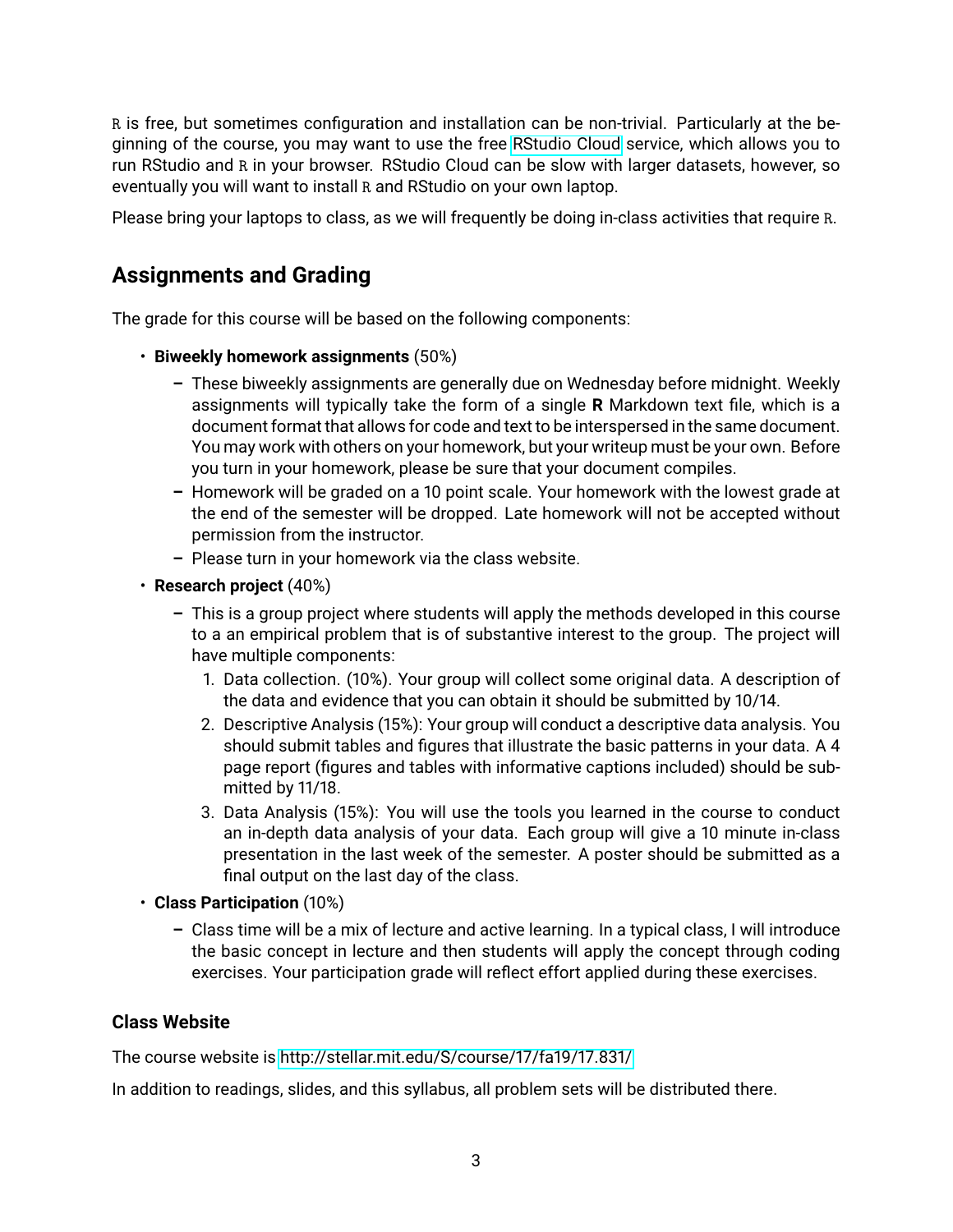## **Office Hours and Getting Help**

My office hours are on Tuesdays 3:00pm to 5:00pm. Please sign up for time slots via this website: <https://calendly.com/fdhidalgo/office-hours>

If you run into problems that you can't solve on your own, please use the class website on Piazza to post questions. I strongly encourage students to assist in answering questions as they come up. Unless absolutely necessary, it is better to post on Piazza than email me as everyone can benefit from the posted responses. I will monitor Piazza and try to answer within 24 hours. The site is: <https://piazza.com/mit/fall2019/17831>

## **Class Schedule**

## **Lecture Schedule**

| Lecture         | Date  | Topic                                                   |
|-----------------|-------|---------------------------------------------------------|
| 1               | 9/4   | Introduction to the Course                              |
| 2               | 9/9   | Visualization and Data Wranging in R                    |
| 3               | 9/11  | <b>Measuring and Describing Political Polarization</b>  |
| 4               | 9/16  | Dimension Reduction, Working with Campaign Finance Data |
| 5               | 9/18  | Dimension Reduction, Polarization                       |
| 6               | 9/23  | Dimension Reduction, Correspondence Analysis            |
| $\overline{7}$  | 9/30  | <b>Survey Sampling in Politics</b>                      |
| 8               | 10/2  | The Statistics of Surveys                               |
| 9               | 10/7  | Asking Questions in Political Surveys                   |
| 10              | 10/9  | Non-Response and Measurement Error in Political Surveys |
| 11              | 10/16 | <b>Political Polarization in the Electorate</b>         |
| 12 <sup>2</sup> | 10/21 | Data Analytics in Campaigns                             |
| 13              | 10/23 | Predictive Modeling and Over-fitting                    |
| 14              | 10/28 | Predictive Modeling with Linear Models                  |
| 15              | 11/4  | Predictive Modeling with Voter Files in Elections       |
| 16              | 11/6  | <b>Predictive Modeling with Regression Trees</b>        |
| 17              | 11/13 | <b>Election Forecasting</b>                             |
| 18              | 11/18 | <b>Causation and Experiments</b>                        |
| 19              | 11/20 | <b>Uncertainty in Experiments</b>                       |
| 20              | 11/25 | <b>Survey Experiments in Politics</b>                   |
| 21              | 11/27 | No Class                                                |
| 22              | 12/2  | <b>Designing Survey Experiments</b>                     |
| 23              | 12/4  | Voter Mobilization and Persuasion Experiments           |
| 25              | 12/9  | <b>Class Presentations</b>                              |
| 25              | 12/11 | <b>Class Presentations</b>                              |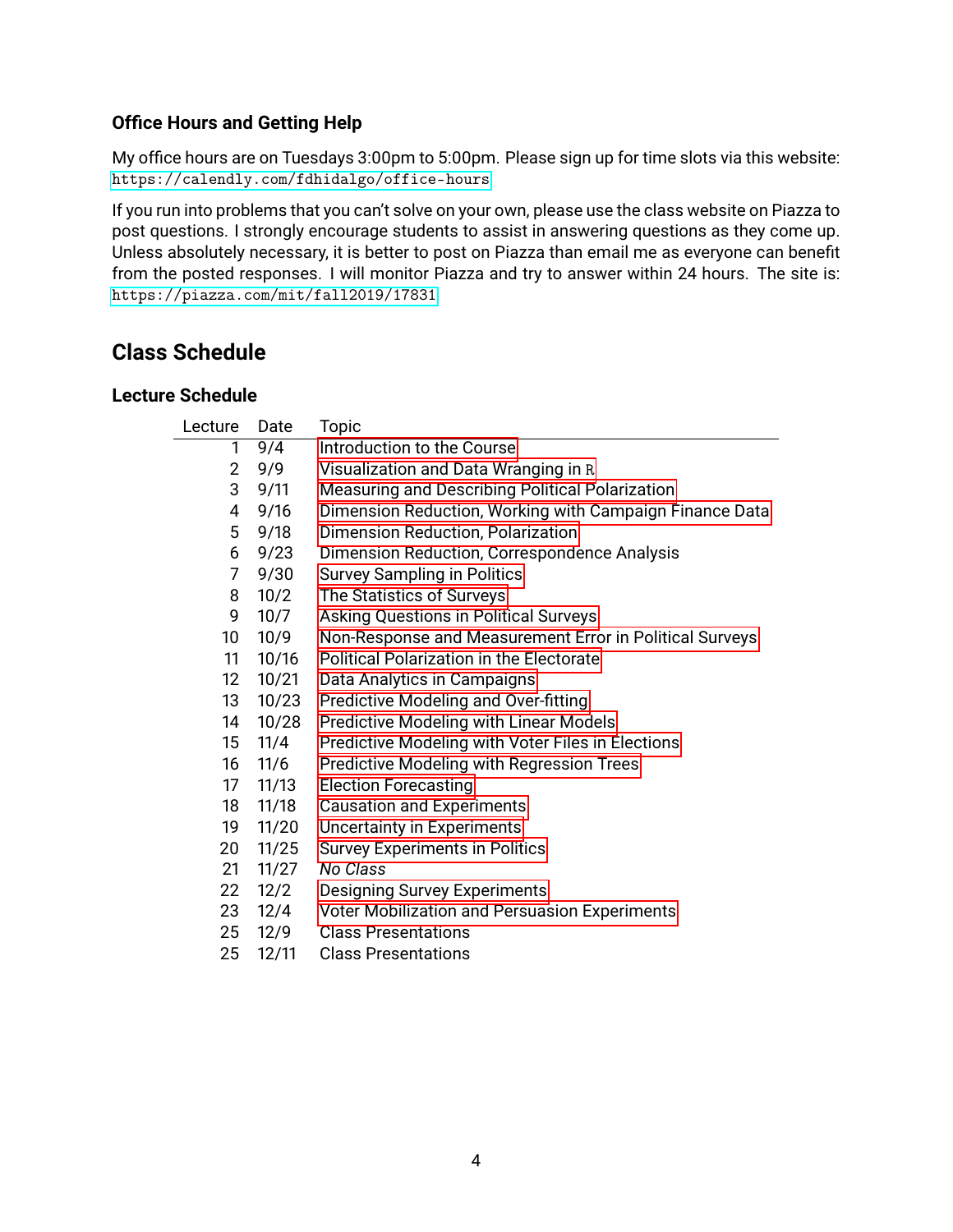## **Assignment Schedule**

| Due Date | Assignment                          |
|----------|-------------------------------------|
| 9/18     | Problem Set 1                       |
| 10/2     | Problem Set 2                       |
| 10/14    | <b>Project Data Description</b>     |
| 10/16    | Problem Set 3                       |
| 10/30    | Problem Set 4                       |
| 11/13    | Problem Set 5                       |
| 11/18    | <b>Project Descriptive Analysis</b> |
| 11/27    | Problem Set 6                       |
| 12/9     | <b>Class Presentations</b>          |
| 12/11    | <b>Class Presentations</b>          |
| 12/11    | Project Data Analysis Due           |

## **Lecture Readings**

#### <span id="page-4-0"></span>**Introduction to the Course**

• RFDS Chapter 1

#### <span id="page-4-1"></span>**Visualization and Data Wranging in** R

- *Topics*: visualization, data transformation
- *Reading*: RFDS Chapters 3-5

## <span id="page-4-2"></span>**Measuring and Describing Political Polarization**

- *Topics*: political polarization, exploratory data analysis
- *Reading*: Nolan Chapter 2-3; RFDS Chapter 7

## <span id="page-4-3"></span>**Dimension Reduction, Working with Campaign Finance Data**

- *Topics*: money in politics, principal components analysis, data frames, variable types
- *Readings:*
	- **–** RFDS Chapters 10, 13, 15
	- **–** Adam Bonica (Dec. 2016). "Avenues of Influence: On the Political Expenditures of Corporations and Their Directors and Executives". In: *Business and Politics* 18.4, pp. 367– 394. URL: [https://www.cambridge.org/core/journals/business- and- politics/](https://www.cambridge.org/core/journals/business-and-politics/article/avenues-of-influence-on-the-political-expenditures-of-corporations-and-their-directors-and-executives/F9EF7632D19B480BACEA337FF0516ADE) [article/avenues-of-influence-on-the-political-expenditures-of-corporations](https://www.cambridge.org/core/journals/business-and-politics/article/avenues-of-influence-on-the-political-expenditures-of-corporations-and-their-directors-and-executives/F9EF7632D19B480BACEA337FF0516ADE)[and - their - directors - and - executives / F9EF7632D19B480BACEA337FF0516ADE](https://www.cambridge.org/core/journals/business-and-politics/article/avenues-of-influence-on-the-political-expenditures-of-corporations-and-their-directors-and-executives/F9EF7632D19B480BACEA337FF0516ADE) (visited on 08/19/2019)
	- **–** Maggie Koerth-Baker, [How Money Affects Elections](https://fivethirtyeight.com/features/money-and-elections-a-complicated-love-story/)

## <span id="page-4-4"></span>**Dimension Reduction, Polarization in Social Media**

• *Topics*: social media, principal components analysis, functions in R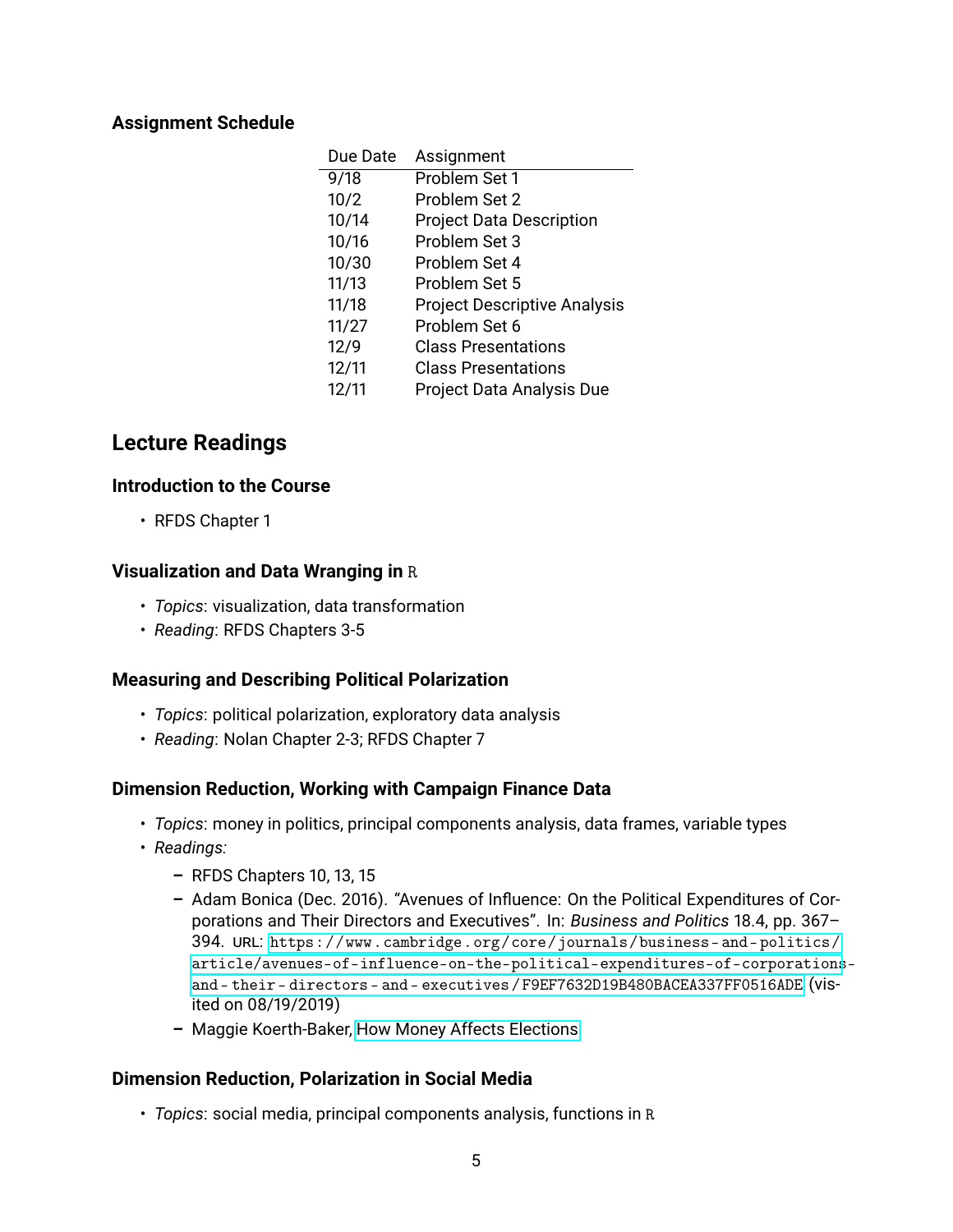- *Readings*:
	- **–** ISL Sections 10.1-10.2
	- **–** RFDS Chapter 19

## <span id="page-5-0"></span>**Survey Sampling in Politics**

- *Topics*: surveys, sampling, loops, functionals
- *Readings*:
	- **–** Jill Lepore, ["Politics and the New Machine"](http://www.newyorker.com/magazine/2015/11/16/politics-and-the-new-machine)
	- **–** Chapter 2 in Robert M. Groves et al. (July 14, 2009). *Survey Methodology*. 2 edition. Hoboken, N.J: Wiley. 488 pp.
	- **–** RFDS Chapter 21

## <span id="page-5-1"></span>**The Statistics of Surveys**

- *Topics*: unbiasedness, sampling error
- *Readings*:
	- **–** Chapter 4 in Robert M. Groves et al. (July 14, 2009). *Survey Methodology*. 2 edition. Hoboken, N.J: Wiley. 488 pp.
	- **–** Will Jennings and Christopher Wlezien (Apr. 2018). "Election Polling Errors across Time and Space". In: *Nature Human Behaviour* 2.4, pp. 276–283. URL: [https://www.nature.](https://www.nature.com/articles/s41562-018-0315-6) [com/articles/s41562-018-0315-6](https://www.nature.com/articles/s41562-018-0315-6) (visited on 08/21/2019)

## <span id="page-5-2"></span>**Asking Questions in Political Surveys**

- *Topics*: question design, measurement error
- *Readings*:
	- **–** Nora Cate Schaeffer and Stanley Presser (2003). "The Science of Asking Questions". In: *Annual Review of Sociology* 29.1, pp. 65–88. URL: [https://doi.org/10.1146/annurev.](https://doi.org/10.1146/annurev.soc.29.110702.110112) [soc.29.110702.110112](https://doi.org/10.1146/annurev.soc.29.110702.110112) (visited on 08/15/2019)
	- **–** Maggie Koerth-Baker, ["The Tangled Story Behind Trump's False Claims of Voter Fraud"](https://fivethirtyeight.com/features/trump-noncitizen-voters/)

## <span id="page-5-3"></span>**Non-Response and Measurement Error in Political Surveys**

- *Topics*: non-response bias, post-stratification, raking
- *Readings*:
	- **–** Scott Keeter et al. (2017). *What Low Response Rates Mean for Telephone Surveys*, pp. 1– 39. URL: [https://www.pewresearch.org/methods/2017/05/15/what-low-response](https://www.pewresearch.org/methods/2017/05/15/what-low-response-rates-mean-for-telephone-surveys/)[rates-mean-for-telephone-surveys/](https://www.pewresearch.org/methods/2017/05/15/what-low-response-rates-mean-for-telephone-surveys/)

## <span id="page-5-4"></span>**Political Polarization in the Electorate**

- *Topics*: polarization, measuring ideology, consistency
- *Readings*: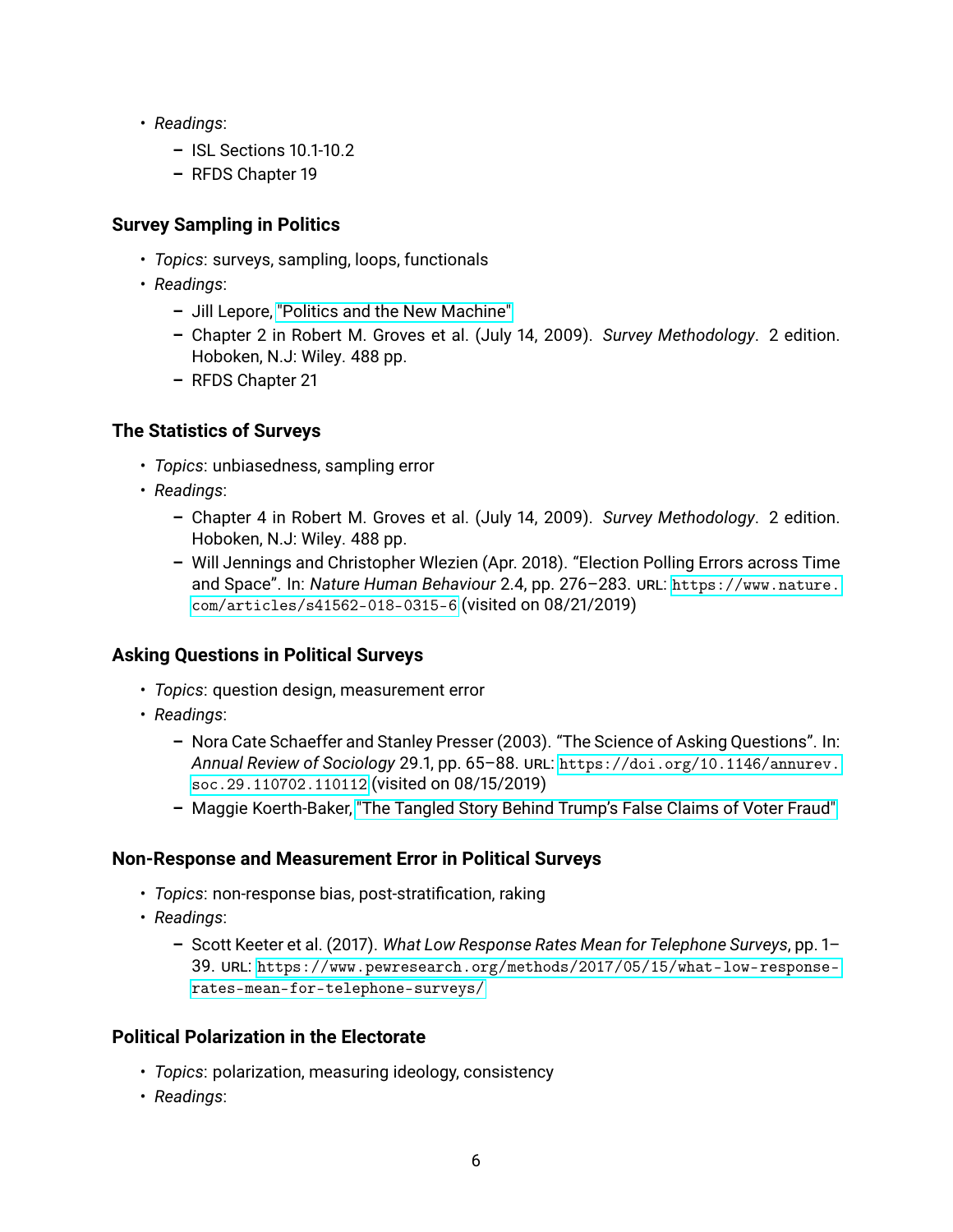- **–** Nolan Chapter 4
- **–** David E. Broockman (2016). "Approaches to Studying Policy Representation". In: *Legislative Studies Quarterly* 41.1, pp. 181–215. URL: [http://onlinelibrary.wiley.com/](http://onlinelibrary.wiley.com/doi/abs/10.1111/lsq.12110) [doi/abs/10.1111/lsq.12110](http://onlinelibrary.wiley.com/doi/abs/10.1111/lsq.12110) (visited on 08/16/2019)

### <span id="page-6-0"></span>**Data Analytics in Campaigns**

- *Topics*: turnout and persuasion scores, voter files
- *Readings*: Chapters 1,2, XX, XX in Eitan Hersh (June 9, 2015). *Hacking the Electorate: How Campaigns Perceive Voters*. New York, NY: Cambridge University Press. 272 pp.

#### <span id="page-6-1"></span>**Predictive Modeling and Over-fitting**

- *Topics*: regression, over-fitting, bias / variance tradeoff
- *Readings*: ISL Chapter 1

#### <span id="page-6-2"></span>**Predictive Modeling with Linear Models**

- *Topics*: OLS, linear models in R
- *Readings*: ISL Chapter 3, RFDS Chapter 23

#### <span id="page-6-3"></span>**Predictive Modeling with Voter Files in Elections**

- *Topics*: lasso models
- *Readings*:
	- **–** ISL Chapter 4.1-4.3
	- **–** David W. Nickerson and Todd Rogers (May 2014). "Political Campaigns and Big Data". In: *Journal of Economic Perspectives* 28.2, pp. 51–74. URL: [https://www.aeaweb.org/](https://www.aeaweb.org/articles?id=10.1257/jep.28.2.51) [articles?id=10.1257/jep.28.2.51](https://www.aeaweb.org/articles?id=10.1257/jep.28.2.51) (visited on 08/17/2019)

#### <span id="page-6-4"></span>**Predictive Modeling with Regression Trees**

- *Topics*: classification and regression trees
- *Readings*: ISL Chapter 8

#### <span id="page-6-5"></span>**Election Forecasting**

- *Topics*: election forecasting, variable selection
- *Readings*:
	- **–** Benjamin E. Lauderdale and Drew Linzer (July 1, 2015). "Under-Performing, over-Performing, or Just Performing? The Limitations of Fundamentals-Based Presidential Election Forecasting". In: *International Journal of Forecasting* 31.3, pp. 965–979. URL: [http://www.](http://www.sciencedirect.com/science/article/pii/S0169207015000102) [sciencedirect.com/science/article/pii/S0169207015000102](http://www.sciencedirect.com/science/article/pii/S0169207015000102) (visited on 08/21/2019)
	- **–** Nate Silver, [How FivethirtyEight's House, Senate, and Governor Models Work](https://fivethirtyeight.com/methodology/how-fivethirtyeights-house-and-senate-models-work/)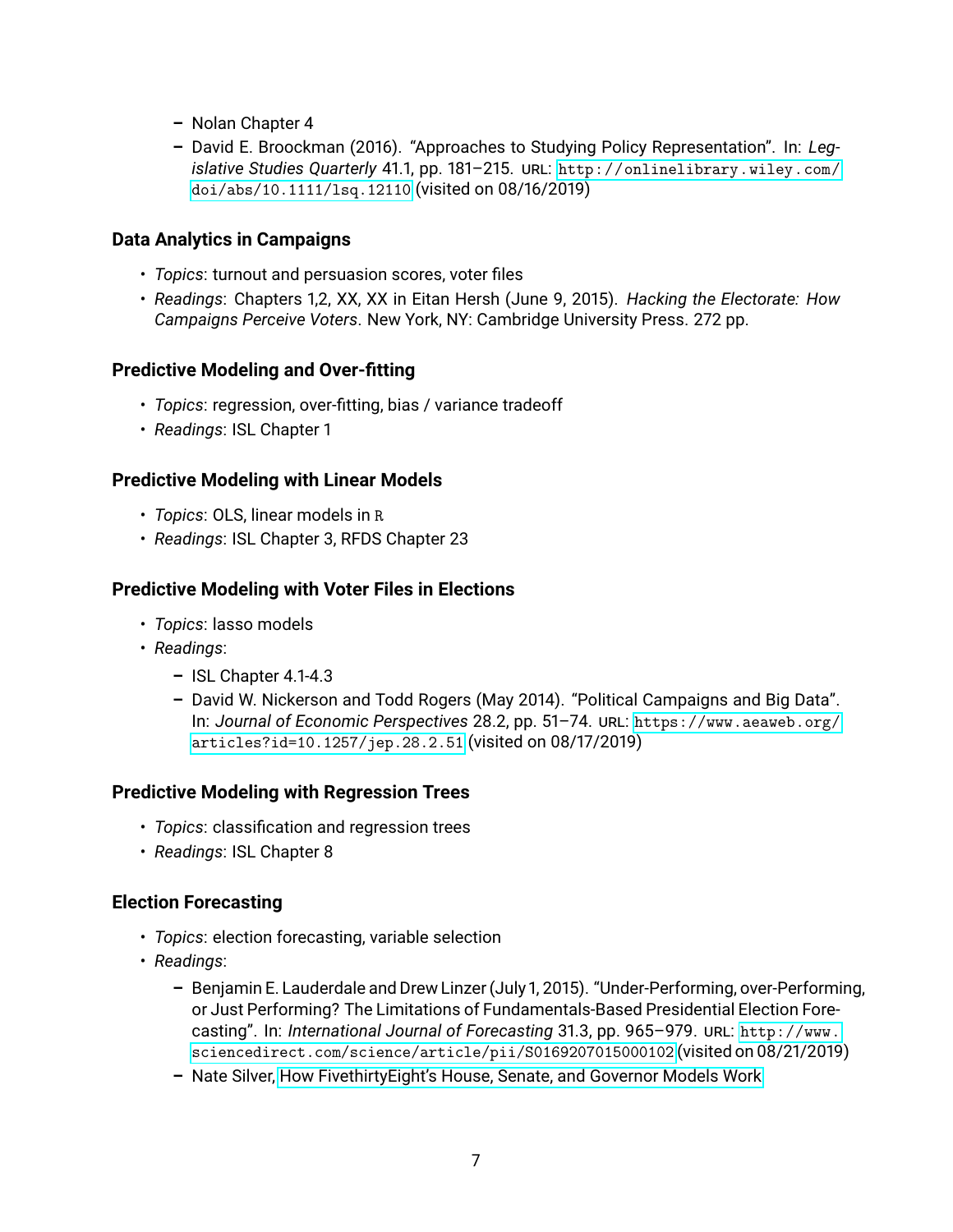## <span id="page-7-0"></span>**Causation and Experiments**

- *Topics*: causation, potential outcomes, experiments
- *Readings*:
	- **–** Chapter 1 in Joshua D. Angrist and Jörn-Steffen Pischke (Dec. 21, 2014). *Mastering 'Metrics: The Path from Cause to Effect*. with French flaps edition. Princeton ; Oxford: Princeton University Press. 304 pp.

## <span id="page-7-1"></span>**Uncertainty in Experiments**

- *Topics*: sampling distribution, hypothesis testing
- *Readings*: TBD

#### <span id="page-7-2"></span>**Survey Experiments in Politics**

- *Topics*: survey experiments, list experiments, randomized response
- *Readings*:
	- **–** Regina Bateson (June 30, 2019). *Strategic Discrimination*. SSRN Scholarly Paper ID 3412626. Rochester, NY: Social Science Research Network. URL: [https : / / papers .](https://papers.ssrn.com/abstract=3412626) [ssrn.com/abstract=3412626](https://papers.ssrn.com/abstract=3412626) (visited on 08/19/2019)
	- **–** Bryn Rosenfeld, Kosuke Imai, and Jacob N. Shapiro (2016). "An Empirical Validation Study of Popular Survey Methodologies for Sensitive Questions". In: *American Journal of Political Science* 60.3, pp. 783–802. URL: [https://onlinelibrary.wiley.com/doi/](https://onlinelibrary.wiley.com/doi/abs/10.1111/ajps.12205) [abs/10.1111/ajps.12205](https://onlinelibrary.wiley.com/doi/abs/10.1111/ajps.12205) (visited on 08/19/2019)

## <span id="page-7-3"></span>**Designing Survey Experiments**

- *Topics*: survey experiments, survey platforms
- *Readings*: TBD

## <span id="page-7-4"></span>**Voter Mobilization Experiments**

- *Topics*: turnout experiments, social pressure
- *Readings*:
	- **–** Chapter 3 and Chapter 7 in Sasha Issenberg (Sept. 17, 2013). *The Victory Lab: The Secret Science of Winning Campaigns*. Reprint edition. New York: Broadway Books. 416 pp.
	- **–** Chapter 12 in Donald P. Green and Alan S. Gerber (Aug. 27, 2019). *Get Out the Vote: How to Increase Voter Turnout*. 4 edition. Brookings Institution Press. 260 pp.

#### **Voter Persuasion Experiments**

- *Topics*: persuasion, accountability, meta-analysis
- *Readings*:
	- **–** Joshua L. Kalla and David E. Broockman (Feb. 2018). "The Minimal Persuasive Effects of Campaign Contact in General Elections: Evidence from 49 Field Experiments". In: